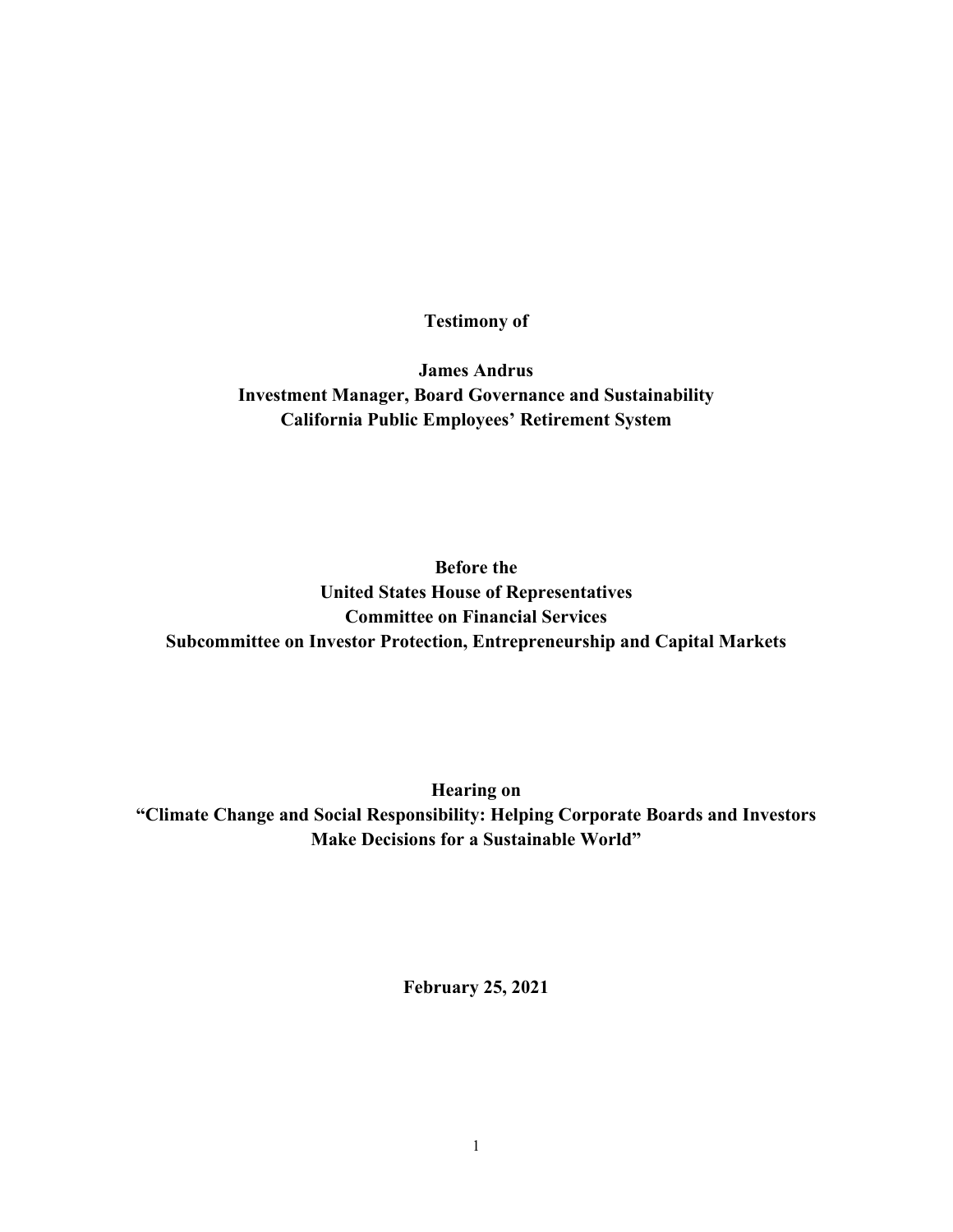Chairman Sherman, Ranking Member Huizenga, and other Members of the Subcommittee:

Thank you for the opportunity to testify at today's hearing. My name is James Andrus, and I am an Investment Manager for the Board Governance and Sustainability program for the California Public Employees' Retirement System ("CalPERS"). I am pleased to appear before you today on behalf of CalPERS. We applaud and support the Subcommittee's focus on building a sustainable and competitive economy.

I will provide an overview of CalPERS, discuss our governing principles, and discuss critical areas in which more disclosures by public issuers are necessary: climate risk, charitable and political expenditures, human capital management, and board diversity. My testimony discusses how a system that ensures effective, accountable and transparent corporate governance is critical to capital formation with the objective of achieving the best returns and value for shareowners over the long-term. Ultimately, CalPERS's primary responsibility is to our beneficiaries, so our longterm investment returns are central to our views on what information we need to make the right investment choices.

# **CalPERS**

CalPERS is the largest public pension fund in the United States ("U.S."), with approximately \$450 billion in global assets and equity holdings in over 10,000 public companies globally. CalPERS is a fiduciary that provides nearly \$25.8 billion annually in retirement benefits to more than 2 million members. Delivering investment returns is our investment office's number one job. Nearly 55 cents of every dollar paid in those benefits comes from investment returns. Moreover, achieving good investment returns helps us avoid increasing the contributions required from California's communities. Increasing contributions takes away budget resources otherwise available for those communities to provide public services. This means that our members depend upon safety and soundness in the capital markets for their retirement security. For these reasons, we are focused on sustainability issues that drive risk and return to our portfolio.

To promote long-term returns, our Board has adopted Investment Beliefs,<sup>[1](#page-1-0)</sup> which recognize the importance of today's hearings for long-term fiduciaries. CalPERS is guided by its fiduciary duties of prudence, care and loyalty. We ensure full compliance with all laws and regulations provided by government and regulators. Investment Belief Four states: "Long-term value creation requires effective management of three forms of capital: financial, physical and human." Investment Belief Nine demands that we focus on multi-faceted risks. Therefore, CalPERS engages companies and managers on their management of climate change risks and human capital practices, including fair labor practices, health and safety, responsible contracting and diversity.

<span id="page-1-0"></span><sup>&</sup>lt;sup>1</sup> CalPERS Investment Beliefs, available at https://www.calpers.ca.gov/docs/board-agendas/201702/pension/item7-01.pdf.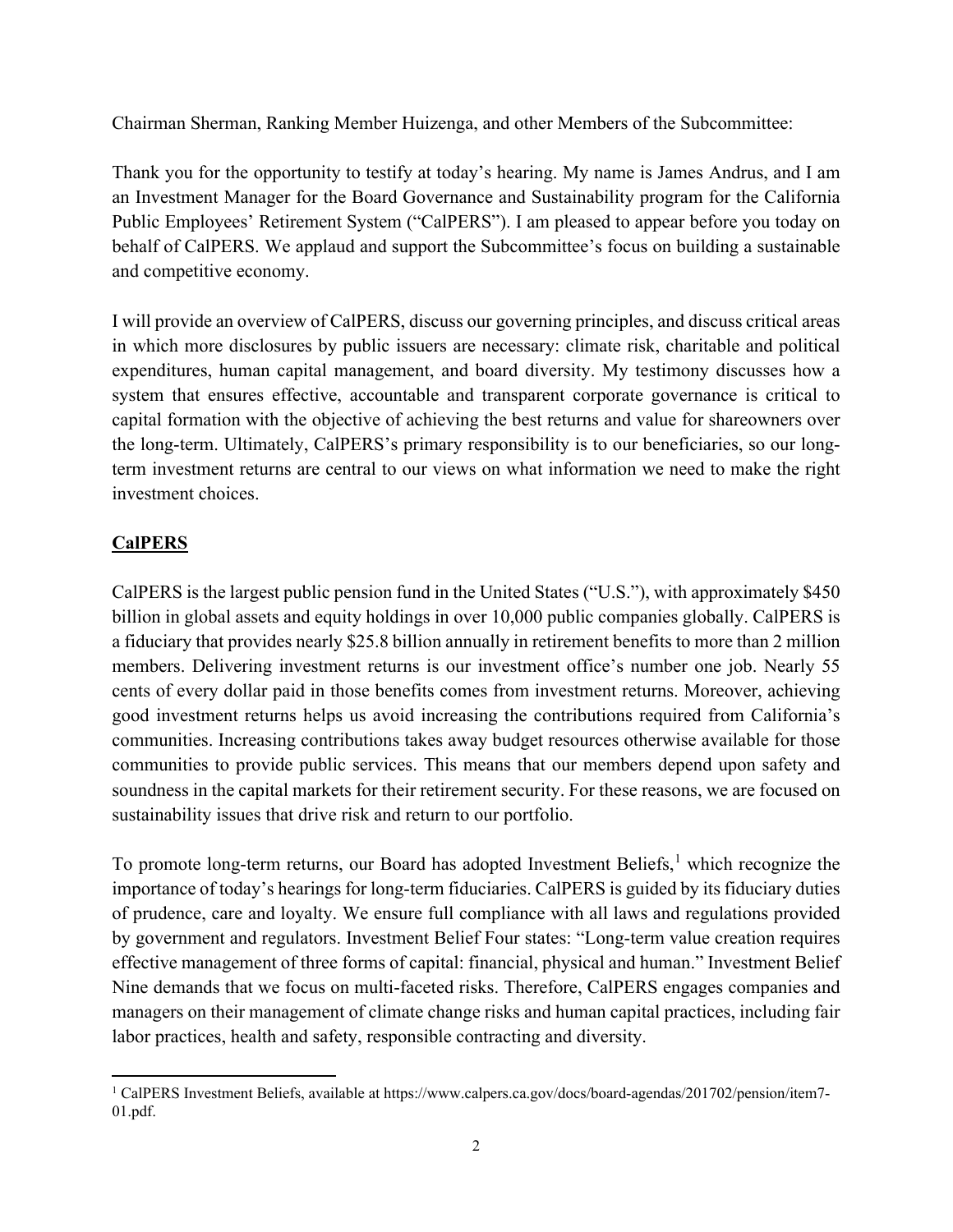CalPERS has developed and implemented a set of Governance and Sustainability Principles ("Principles").[2](#page-2-0) These Principles are a statement of our views on best practices to guide the internal and external managers of CalPERS when making investment decisions and provide the framework by which we advocate with policy-makers, execute our shareowner proxy voting responsibilities, and engage portfolio companies to achieve long-term returns.

### **CalPERS' Sustainable Investment Strategic Plan and Principles**

In August of 2016, the CalPERS Board of Administration adopted a five-year Sustainable Investment Strategic Plan ("Strategic Plan") for the purpose of minimizing risk, maximizing returns, and ensuring accountability from all those involved. Within this broad framework, my testimony will highlight CalPERS' views on data and corporate reporting, among other topics central to the sustainability disclosure dialogue. Together, our Investment Beliefs, Principles, and Strategic Plan support advocating for a robust reporting regime for publicly traded companies that would address issues that impact shareowner value over the long-term. Together, they have guided us to work with partners and advocate for policies that address disclosures regarding climaterelated risk, charitable and political expenditures, improvements in human capital management, and board diversity, among other issues. I applaud this Subcommittee for focusing on certain matters that we consider critical to a sustainable economy.

It is important to note that the discussion today focuses substantially on disclosures provided by publicly traded companies. For the past few years, the majority of capital raised in the U.S. has not been generated through public offerings.<sup>[3](#page-2-1)</sup> To the contrary, the majority of capital raised in the U.S. is now often through "private" offerings, which do not have the disclosure obligations, investor rights, or other protections that are the hallmarks of efficient public capital markets. Transparency and shareowner rights are essential to promoting corporate and executive accountability. For that reason, we and other fiduciaries remain committed to promoting a robust public market.

As a fiduciary focused on maximizing our returns for our beneficiaries, we have had to explore more opportunities in private markets. In order to address sustainability issues in the private markets we (1) have adopted a responsible contractor policy for human capital management in real assets; (2) use the GRESB framework for real assets and infrastructure which collects data from our private market asset managers on sustainability issues; and (3) use ILPA's model templates for including ESG and diversity and inclusion in manager due diligence. Furthermore, our strategic plan includes Sustainable Investment Practice Guidelines<sup>[4](#page-2-2)</sup> which each asset class for both public

<span id="page-2-1"></span><span id="page-2-0"></span> $2 \text{ https://www.calpers.ca.gov/docs/forms-publications/governance-and-sustainability-principles.pdf.}$ <br>
3 We note that recently, there has been an unprecedented uptick in public offerings in what are essentially "blank check" companies, often called Special Purpose Acquisition Companies (SPACs). We do not believe the current capital explosion in the number and dollars raised in those offerings is likely to be sustainable.

<span id="page-2-2"></span><sup>4</sup> https://www.calpers.ca.gov/docs/global-equity-sustainable-investment-guidelines.pdf;

https://www.calpers.ca.gov/docs/real-assets-sustainable-investment-guidelines.pdf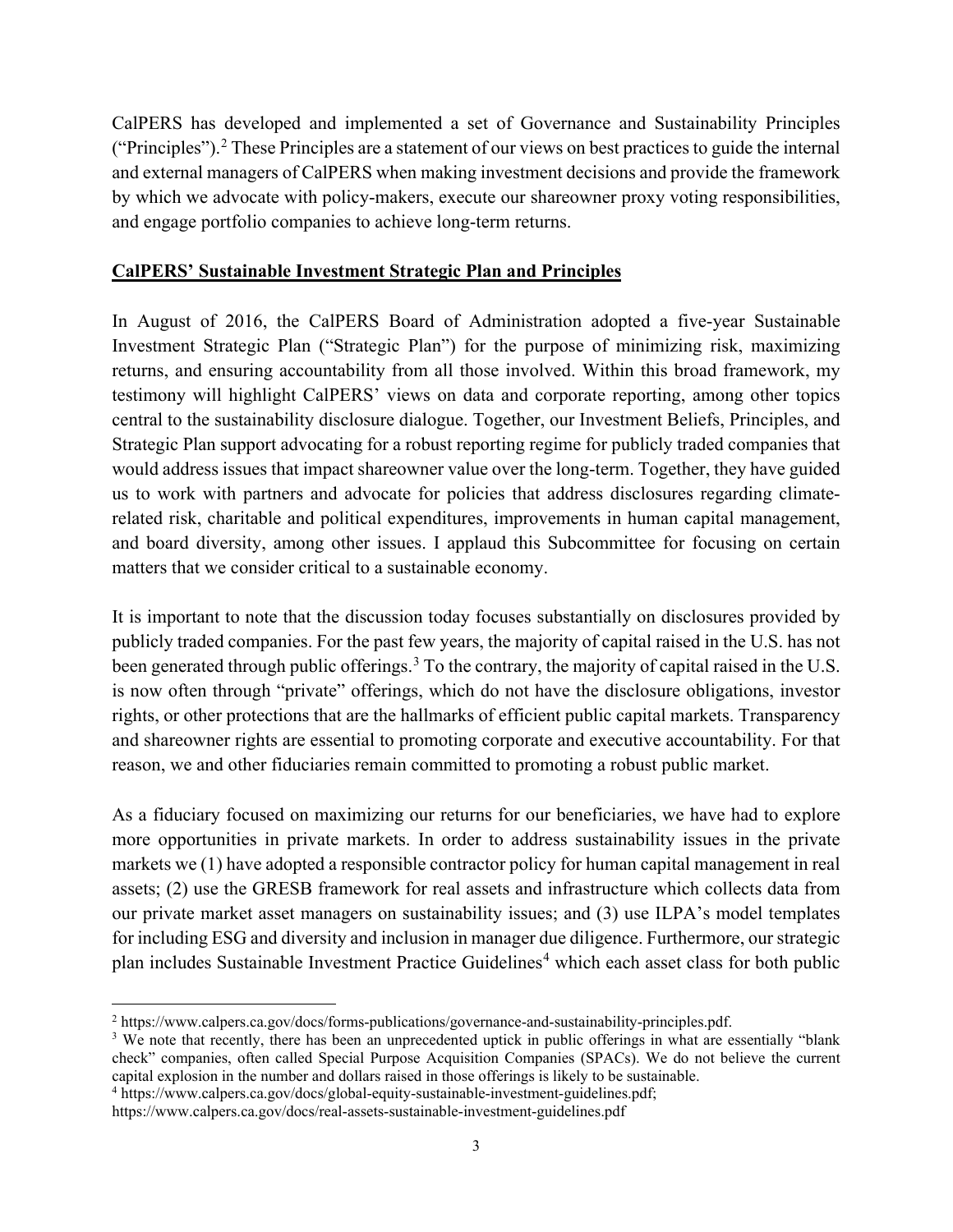and private markets sets out how they identify and integrate these issues into decisions. Despite the generally greater risks and costs of these private investments, we cannot simply ignore the market where more than half of new investments are made.

This changing dynamic raises an important point for today's discussion: most of the sustainabilityrelated policy dialogue focuses only on the public markets. This was a point raised by BlackRock's CEO, Larry Fink, recently,<sup>[5](#page-3-0)</sup> and I will reiterate it here: policy-makers and regulators must address corporate and executive accountability for sustainability choices in both the public and the private markets. This may require revisions to some of the exemptions and exceptions to the federal securities laws that have given rise to much of the recent private market expansion, but it may also entail enhancing information and rights for long-term stakeholders in the private markets as well.

## **More Useful Disclosures for More Efficient Capital Markets**

The U.S. is home to the world's most dynamic and robust capital markets. As a significant institutional investor with a long-term investment horizon, CalPERS fundamentally depends on the integrity and efficiency of our financial markets to provide the sustainable, risk-adjusted returns that allow us to meet our commitments over the course of multiple decades. Disclosure of important information is essential to maintaining the integrity and efficiency of our financial markets, and it is a pre-condition to sound investment, effective and consistent corporate accountability, and sustainable economic growth. As the Securities and Exchange Commission ("SEC") has said in the past: "Only through the steady flow of timely, comprehensive, and accurate information can people make sound investment decisions. The result of this information flow is a far more active, efficient, and transparent capital market that facilitates the capital formation so important to our nation's economy."[6](#page-3-1)

Our Principles outline opportunities to strengthen effective disclosures and guide our advocacy efforts. We believe strongly that all investors, whether large institutions or private individuals, should have access to comprehensive, high-quality, consistent, and comparable disclosures that enable them to make informed decisions whether to buy, sell, or hold certain securities, and how to vote their shares. Without this vital information, CalPERS and other investors are disadvantaged as we make capital allocation decisions and assess the performance of corporate boards and management teams. Put simply, we and other investors make better decisions when we have better information. That is not just better for our beneficiaries, but that is also better for the companies in which we invest and the economy overall. CalPERS and other pension funds are inhibited from adequately exercising their fiduciary duty without comprehensive, high-quality, consistent, and comparable disclosures.

<span id="page-3-0"></span><sup>&</sup>lt;sup>5</sup> https://www.brookings.edu/wp-content/uploads/2021/02/es\_20210202\_climate\_blackrock\_transcript.pdf.  $6$  U.S. Securities & Exchange Commission, What We Do, available at https://www.sec.gov/Article/whatwedo.html.

<span id="page-3-1"></span>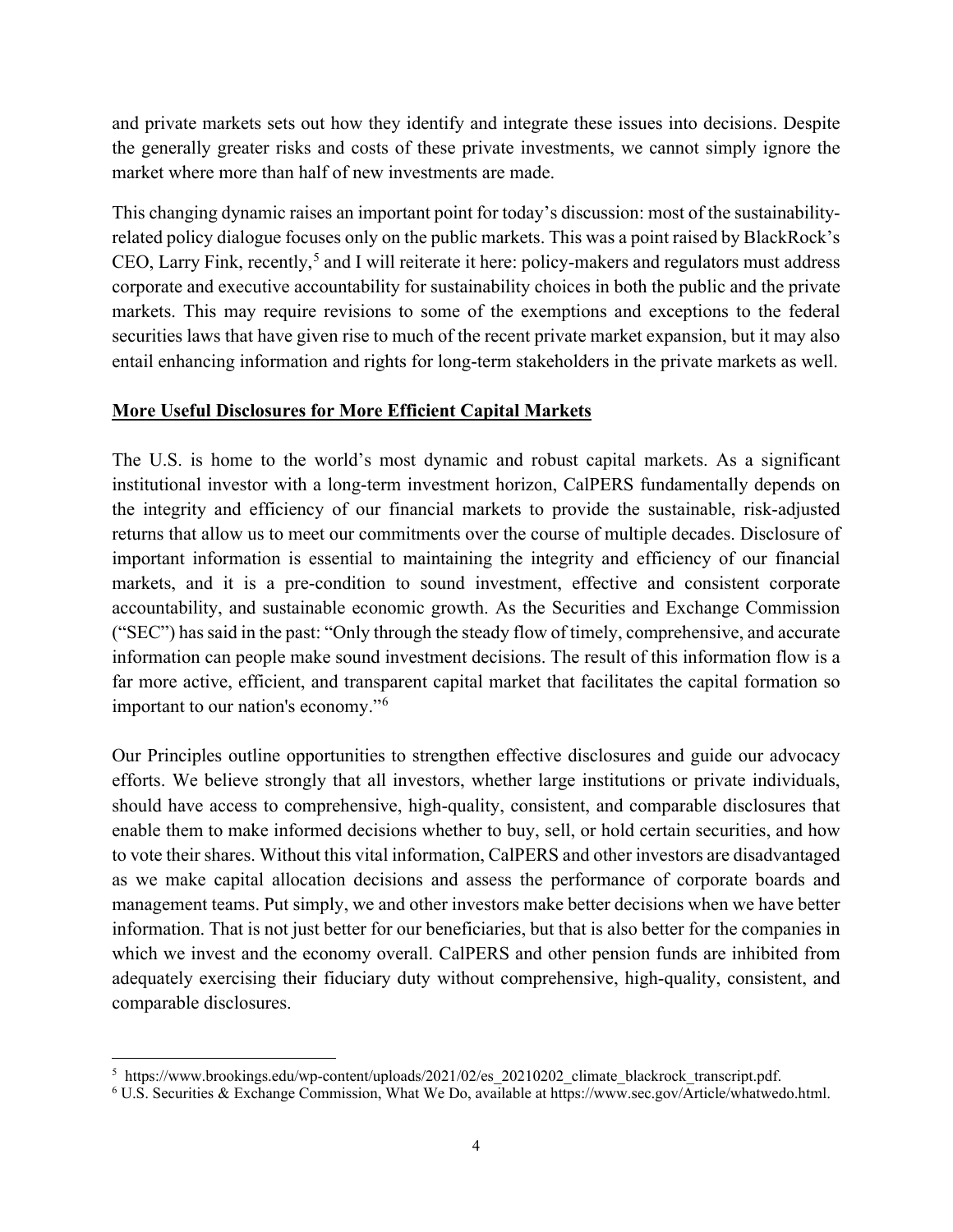Importantly, the U.S. disclosure regime currently places essentially all discretion in the hands of the issuer to determine whether and how to disclose most sustainability information. Requiring standardized disclosures of relevant information is necessary to close the information gap that occurs when management of a company is aware or should be aware of certain risks, yet such information is not made available to shareowners by management. Reducing the discretion of corporate executives to determine whether and how to provide disclosures would greatly promote consistency and accountability. In line with this view, we strongly support a further comprehensive review of the disclosure requirements of Regulation S-X and Regulation S-K with a greater focus on what investors want and have actively responded to the relevant requests for comment in support of greater transparency.<sup>[7](#page-4-0)</sup>

Indeed, there are many substantive areas about which long-term investors could use more reliable information. In particular, comprehensive, high-quality, consistent, and comparable disclosures of climate risk, charitable and political expenditures, human capital management, and board diversity are critical to the long-term success of capital markets, and more critically, of investors. Disclosures of such information will help investors allocate capital to companies that best meet their investment criteria and will encourage market participants to operate with an eye on longterm business strategy. Such disclosures will also encourage companies to be more mindful of these risks that could impact their operations, and will provide for greater transparency regarding cash flow, corporate expenditures, and public policy engagement.

I will now discuss, in broad terms, CalPERS' views on these topics.

## *Climate Risk Disclosures*

CalPERS has carefully monitored material climate risks that its portfolio companies face and engaged directly with those companies about their efforts to mitigate such risks over many years. Since December 2019, we have considered climate-related risks to be among the top three risks to the long-term value of our portfolio. Our view aligns with the U.S. National Climate Assessment's finding that "[c]limate change exacerbates existing vulnerabilities in communities across the United States, presenting growing challenges to human health and safety, quality of life, and the rate of economic growth."[8](#page-4-1)

Accordingly, we help lead global initiatives to develop more effective reporting frameworks so that climate risks can be accounted for comprehensively and work with companies to address

<span id="page-4-0"></span><sup>7</sup> *See* Letter from CalPERS to Brian J. Fields, Secretary, U.S. Securities and Exchange Commission (Nov. 30, 2015) (available at https://www.sec.gov/comments/s7-20-15/s72015-38.pdf); Letter from CalPERS to Brian J. Fields, Secretary, U.S. Securities and Exchange Commission (July 21, 2016) (available at https://www.sec.gov/comments/s7- 06-16/s70616-267.pdf).<br><sup>8</sup> Fourth National Climate Assessment, Volume II: Impacts, Risk, and Adaptations in the United States, U.S. Global

<span id="page-4-1"></span>Change Research Program (2017), https://nca2018.globalchange.gov/.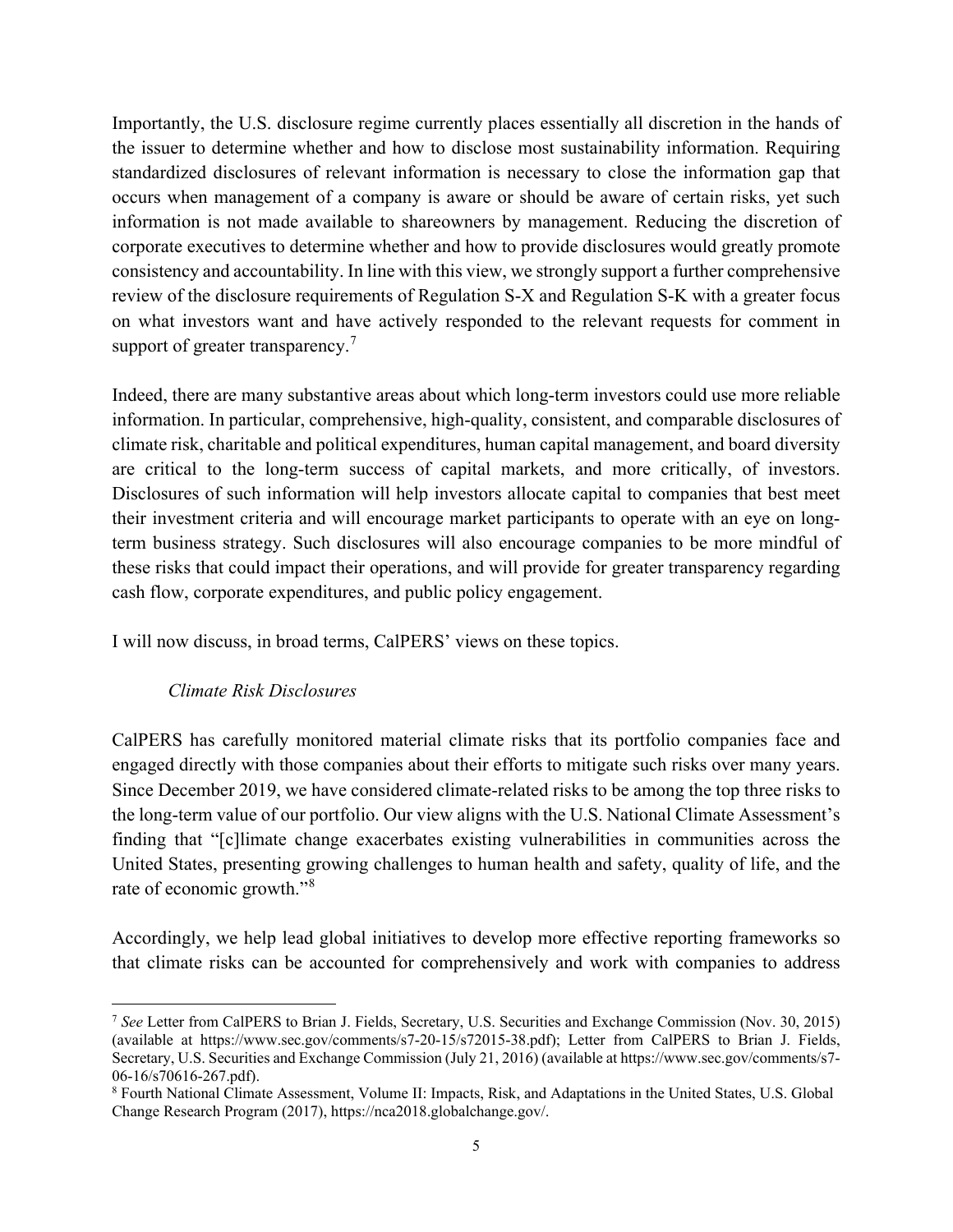climate-related risk. Such initiatives help make our financial system more resilient and prosperous for the long-term. For instance, Climate Action  $100+$  is an initiative which CalPERS co-founded to engage the systemically important carbon emitters. Investors with close to \$50 trillion support the initiative. Half of these 100 "systemically important carbon emitters" have set goals to achieve net zero targets in line with the Paris Agreement. Such engagement, while constructive and important to mitigating climate-related risk in financial markets, is not a panacea and does not systematically address the critical information gap between investors and issuers on systemic risk of climate change. The better approach would involve having the relevant regulators address the issues instead of forcing shareowners to attempt to close the information gap.

Climate change is a systemic risk, so it is critical that investors can access clear disclosures of the risks it poses to long-term value creation by the companies in which they invest. Embedded in our Principles is the expectation that corporate boards have companies disclose fair, accurate, and material information relevant to investment decisions, thereby enabling shareowners to evaluate risks, past and present performance, and to draw inferences regarding future performance. For investors navigating the complexity of climate change risk, it is essential to have detailed scenariobased corporate disclosures regarding the potential impact of both the transition and physical risks to corporations' performance across time horizons (short, medium and long-term). This information helps investors properly evaluate potential return on investment and to make informed comparisons among investment opportunities.

Comprehensive disclosure of risk factors related to climate change should clearly reveal how companies identify and manage such risks to generate sustainable economic returns. Investors need companies to provide a detailed explanation of how each significant climate-related risk affects the company, as well as disclosure of exactly how the company plans to address and manage the risk, so they can evaluate the risk-reward of their investments. Moreover, for investors, as the providers of the capital, knowing what measures the board of directors is taking to manage and mitigate risks creates trust and confidence regarding their investments. This information and confidence are critical for pension funds such as CalPERS to generate the returns we need over the long-term.

It is notable that the International Accounting Standards Board has issued guidance that promotes including certain climate risk items in financial statements.<sup>[9](#page-5-0)</sup> This is an important development and one U.S. policymakers should consider thoughtfully. Ensuring that climate risk is properly portrayed in financial statements is vital to maintaining our efficient and vibrant capital markets and to the long-term success of investors as well as issuers.

<span id="page-5-0"></span><sup>&</sup>lt;sup>9</sup> SEC Commissioner Allison Herren Lee, Playing the Long Game: The Intersection of Climate Change Risk and Financial Regulation (November 5, 2020).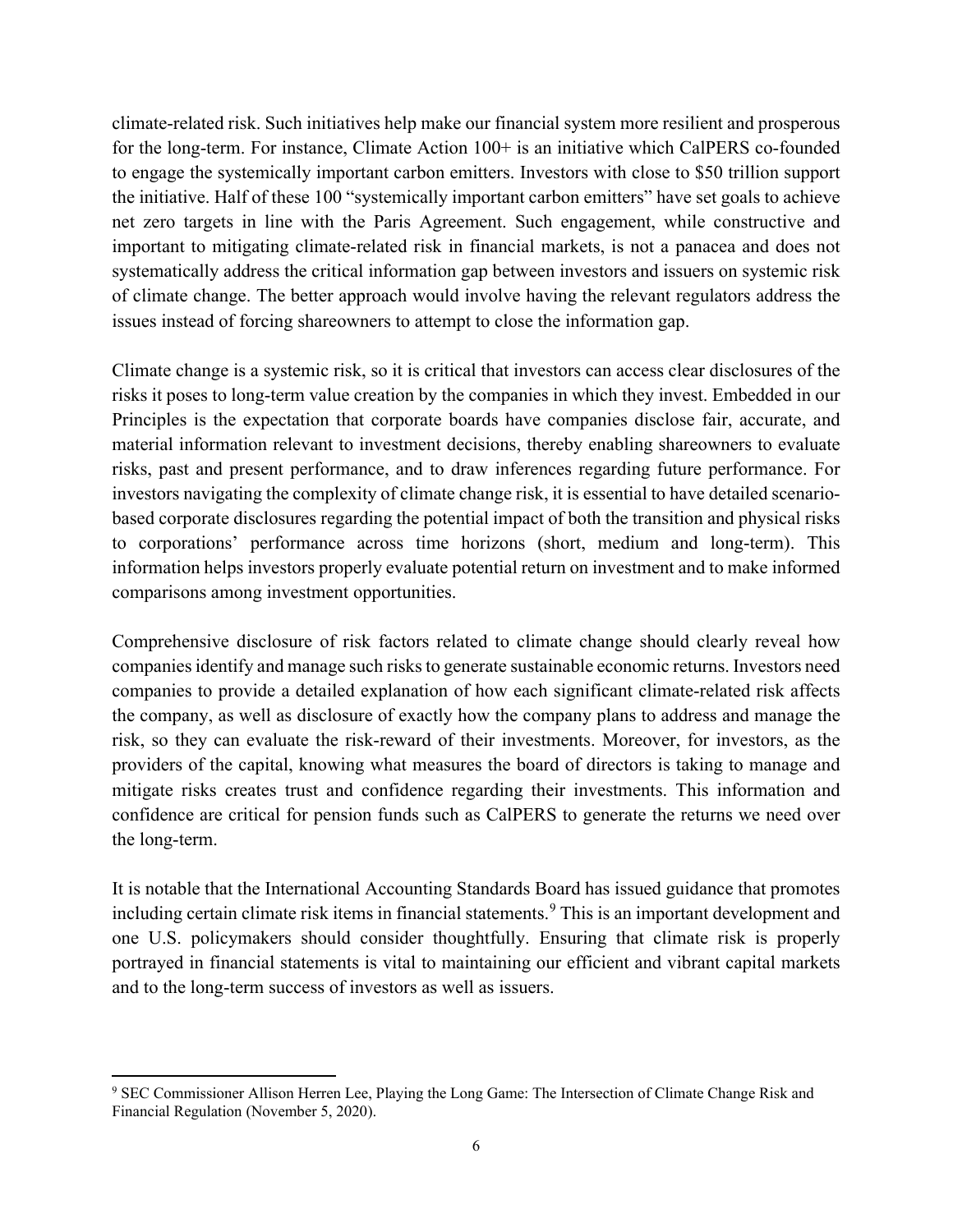### *Charitable and Political Expenditures Disclosures*

Our Principles call for robust board oversight and disclosure of corporate charitable and political activity to ensure alignment with business strategy and to protect assets on behalf of shareowners. As a fiduciary, we need to know how our capital is being used, including if and when political expenditures are made. We have consistently been in favor of enhanced disclosure of such spending. In fact, for the last several proxy seasons, we have supported various shareowner proposals that would require companies to report their political spending and to adopt board oversight procedures.

Shareowner proposals seeking disclosure of corporate political activity, both lobbying and election spending, are one of the most frequently filed proposals every year: 93 were filed at public companies in 2019.[10](#page-6-0) In part due to efforts by CalPERS and others, 292 companies are disclosing some or all of their political spending with corporate funds.<sup>[11](#page-6-1)</sup>

The materiality of corporate political spending has recently been re-confirmed by companies themselves in the aftermath of the January  $6<sup>th</sup>$  attack on the U.S. Capitol Building. Many companies in which CalPERS is invested released public statements regarding their political activities.<sup>[12](#page-6-2)</sup> For example, Walmart,<sup>[13](#page-6-3)</sup> Alphabet, Bank of America,<sup>[14](#page-6-4)</sup> Citigroup, Coca Cola, Duke Energy, General Motors, JPMorgan Chase, <sup>[15](#page-6-5)</sup> Schwab, Union Pacific, and UPS, said they would at least temporarily suspend all of their corporate political spending. Others, including Amazon, American Express, AT&T, Blue Cross Blue Shield, Disney, Dow, Goldman Sachs, Hallmark, MasterCard, and Morgan Stanley noted that they would suspend donations to the Members of Congress who voted against congressional certification of various states' electoral votes in the 2020 presidential election. We applaud these companies for recognizing the materiality of their political spending activities, and voluntarily disclosing their expenditures.

Investors should have the information necessary to decide for themselves how these types of expenditures affect the risk-return profile of investments in such companies. We agree with former Justice Anthony Kennedy's view in *Citizens United v. the Federal Elections Commission* that disclosure of corporations' political activity provides investors the transparency necessary to make informed decisions:

<span id="page-6-2"></span>

<span id="page-6-1"></span><span id="page-6-0"></span><sup>&</sup>lt;sup>10</sup> https://www.proxypreview.org/2019/report/social-issues/corporate-political-activity.<br><sup>11</sup> https://politicalaccountability.net/impact.<br><sup>12</sup> Alyssa Fowers, Chris Alcantara and Jena McGregor, *Companies are halting PAC riots. Here's where their money went*, Washington Post, Jan 15, 2021, *available at*  https://www.washingtonpost.com/graphics/2021/business/pac-donations-capitol-riots/.

<span id="page-6-3"></span><sup>13</sup> https://www.reuters.com/article/us-usa-election-corporate-walmart/walmart-disney-suspend-contributions-to-u-slawmakers-who-opposed-biden-certification-idUSKBN29H2TO.<br>
https://www.wsoctv.com/news/local/major-charlotte-companies-reevaluating-political-donations-after-

<span id="page-6-4"></span>insurrection/RJBWWKCDM5CMRH7B2XOUVGO4WQ/.

<span id="page-6-5"></span><sup>15</sup> https://www.bloomberg.com/news/articles/2021-01-11/wall-streets-cuts-campaign-spending-to-condemn-u-spoliticians.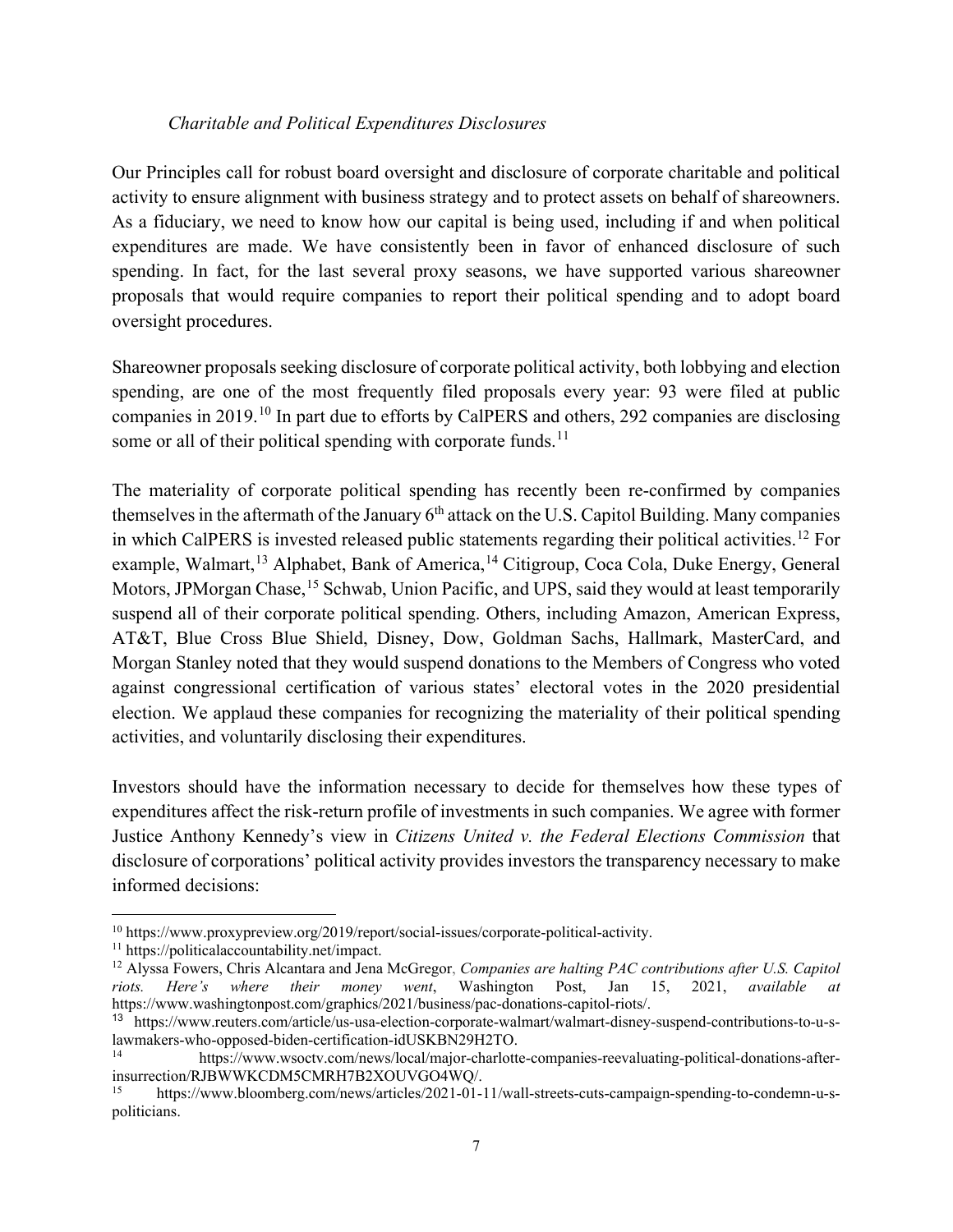With the advent of the Internet, prompt disclosure of expenditures can provide shareholders and citizens with the information needed to hold corporations and elected officials accountable for their positions and supporters. Shareholders can determine whether their corporation's political speech advances the corporation's interest in making profits, and citizens can see whether elected officials are ""in the pocket' of so-called moneyed interests." [] The First Amendment protects political speech; and disclosure permits citizens and shareholders to react to the speech of corporate entities in a proper way. This transparency enables the electorate to make informed decisions and give proper weight to different speakers and messages.<sup>[16](#page-7-0)</sup>

I highlight Justice Kennedy's words because they make clear that the Supreme Court envisioned future action by Congress to enhance transparency with respect to corporate political expenditures. We agree and urge Congress or the SEC to implement these important disclosures.

#### *Human Capital Management Disclosures*

The convergence of the current economic, climate, and public health crises, as well as the mounting call to advance racial equity have accelerated investors' focus on effectively managing human capital. We share this focus. In fact, it has long been one of our core investment beliefs that "longterm value creation requires effective management of three forms of capital: financial, physical and **human**" (emphasis added). Accordingly, as outlined in our Principles, "we expect, fair, accurate, timely, and assured reporting on how companies employ financial, physical, and human capital to generate sustainable returns, as well as how they identify, monitor, and mitigate risks to those three forms of capital."

The value of human capital management disclosures is straightforward: businesses depend on the workforce as a source of value creation which, if mismanaged, could harm long-term performance. The size, scale and viability of a company's operations directly affect the scope of potential human capital risks. Recognition of the positive correlation of human capital to value creation continues to build amidst growing research.<sup>[17](#page-7-1)</sup> A research study on "The financial case for human capital disclosure by firms" by Dr. Anthony Hesketh, Lancaster University Management School, found a positive correlation between performance and disclosure of human capital data.<sup>[18](#page-7-2)</sup> Additionally,

<span id="page-7-1"></span><span id="page-7-0"></span><sup>&</sup>lt;sup>16</sup> *Citizens United v. FEC*, 558 U.S. 310 (2010).<br><sup>17</sup> Mark Huselid, The Impact of Human Resource Management Practices on Turnover, Productivity, and Corporate Financial Performance, 18 Academy of Management J. 635 (1995). See also Alex Edmans, Does the Stock Market Fully Value Intangibles? Employee Satisfaction and Equity Prices, 101 J. of Financial Economics 621 (2011).

<span id="page-7-2"></span><sup>&</sup>lt;sup>18</sup> Intangible or Invisible? https://www.calpers.ca.gov/docs/board-agendas/202007/full/day1/03-pp-hcm\_a.pdf.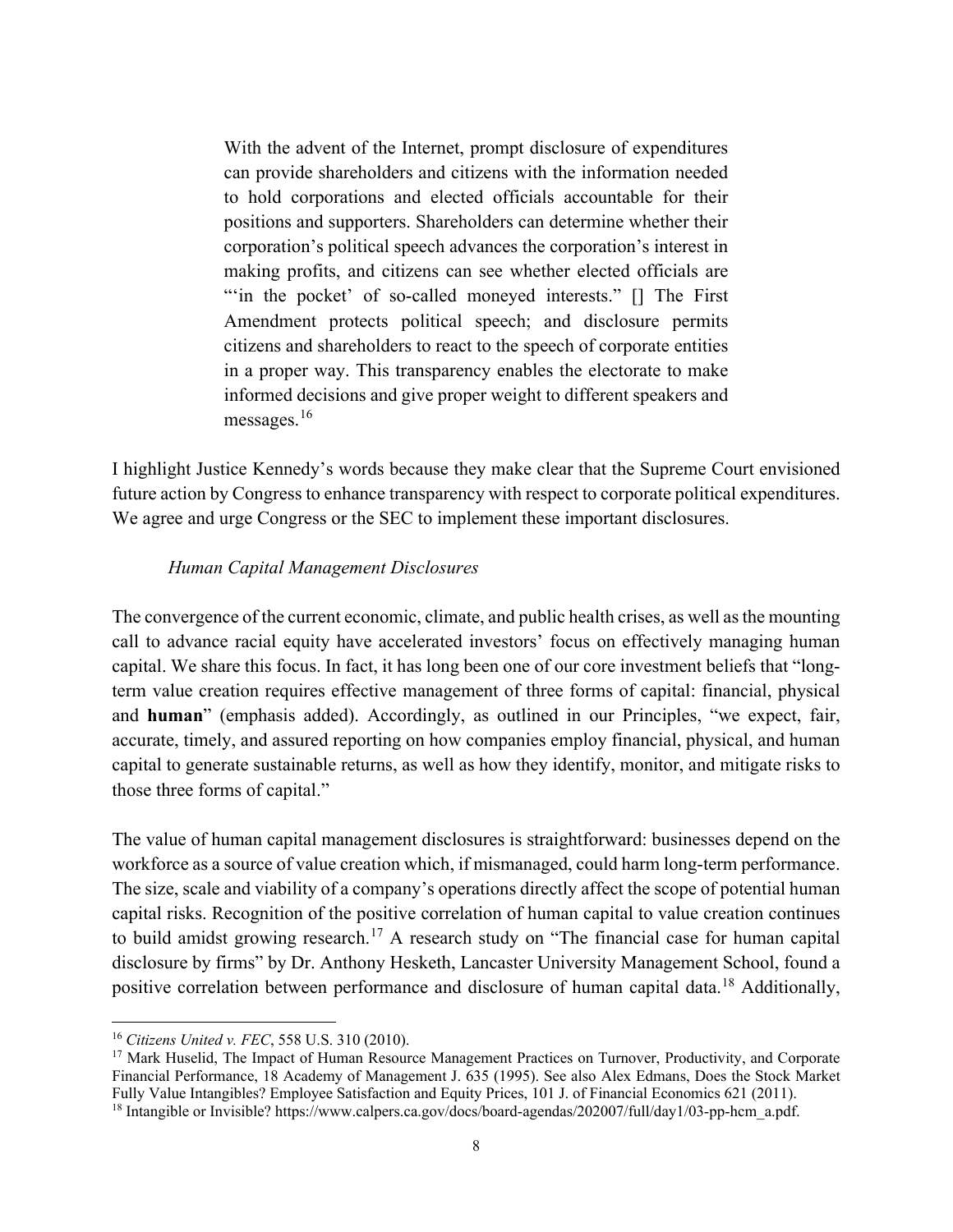other researchers have found that high quality human capital management practices correlate with lower employee turnover, higher productivity, and better corporate financial performance, producing a considerable and sustained alpha over time.[19](#page-8-0) Disclosure of human capital management provides investors necessary transparency into material operations and risks.

Despite the value of human capital management and the importance to investors of understanding related risks, the current disclosure regime for corporate reporting is inadequate. Current financial reporting rules require companies to disclose very little information about how human capital is measured or managed. In addition, reporting varies by company and too often what is reported fails to reflect reality since reports investors receive from public companies are largely voluntary and often do not cover issues of relevance to capital allocators. The recent SEC rulemaking on human capital disclosures was non-prescriptive and did not go far enough to address the information gap between what company managers know and what is revealed to investors.<sup>[20](#page-8-1)</sup> We cannot ignore the evidence that 85 percent of the S&P 500 balance sheet is intangible assets, such as human capital. Therefore, current financial reporting is insufficient as it only covers 15 percent of the balance sheet.

The need for public companies to disclose better information so that shareowners can more easily identify, assess, and manage risk and opportunity has been brought to the SEC's attention over the last several years. For instance, the SEC Investor Advisory Committee (IAC) made recommendations on Human Capital Management Disclosure on March 28, 2019. The IAC's recommendations include disclosing (1) employees on the basis of full-time, part-time, and contingent workers; (2) voluntary and involuntary turnover and internal hire and promotion rates; and (3) the safety of the workforce, including frequency, severity and lost-time due to injuries, illnesses and fatalities.<sup>[21](#page-8-2)</sup> Last year, former SEC Chairman Jay Clayton reaffirmed the critical need for better human capital management disclosures, particularly around the health and well-being of a company's workforce.<sup>[22](#page-8-3)</sup>

To improve human capital management disclosure requirements, we have long-advocated for more line-item disclosures. Such disclosures should include, in addition to the IAC's recommendations, workforce skills and capabilities, use of subcontracting and outsourcing, diversity, pay equity, and training, among others.

<span id="page-8-1"></span><span id="page-8-0"></span><sup>&</sup>lt;sup>19</sup> See Huselid and Edmans, *supra* note 6.<br><sup>20</sup> https://www.sec.gov/rules/final/2020/33-10825.pdf.

<span id="page-8-2"></span><sup>&</sup>lt;sup>21</sup> https://www.sec.gov/spotlight/investor-advisory-committee-2012/human-capital-disclosure-recommendation.pdf. The IAC also recommended disclosure of: average hours of training per employee per year, race/ethnicity and gender diversity data, and standardized survey measures of employee satisfaction.

<span id="page-8-3"></span><sup>22</sup> https://www.sec.gov/news/public-statement/statement-clayton-hinman (dated April 8, 2020).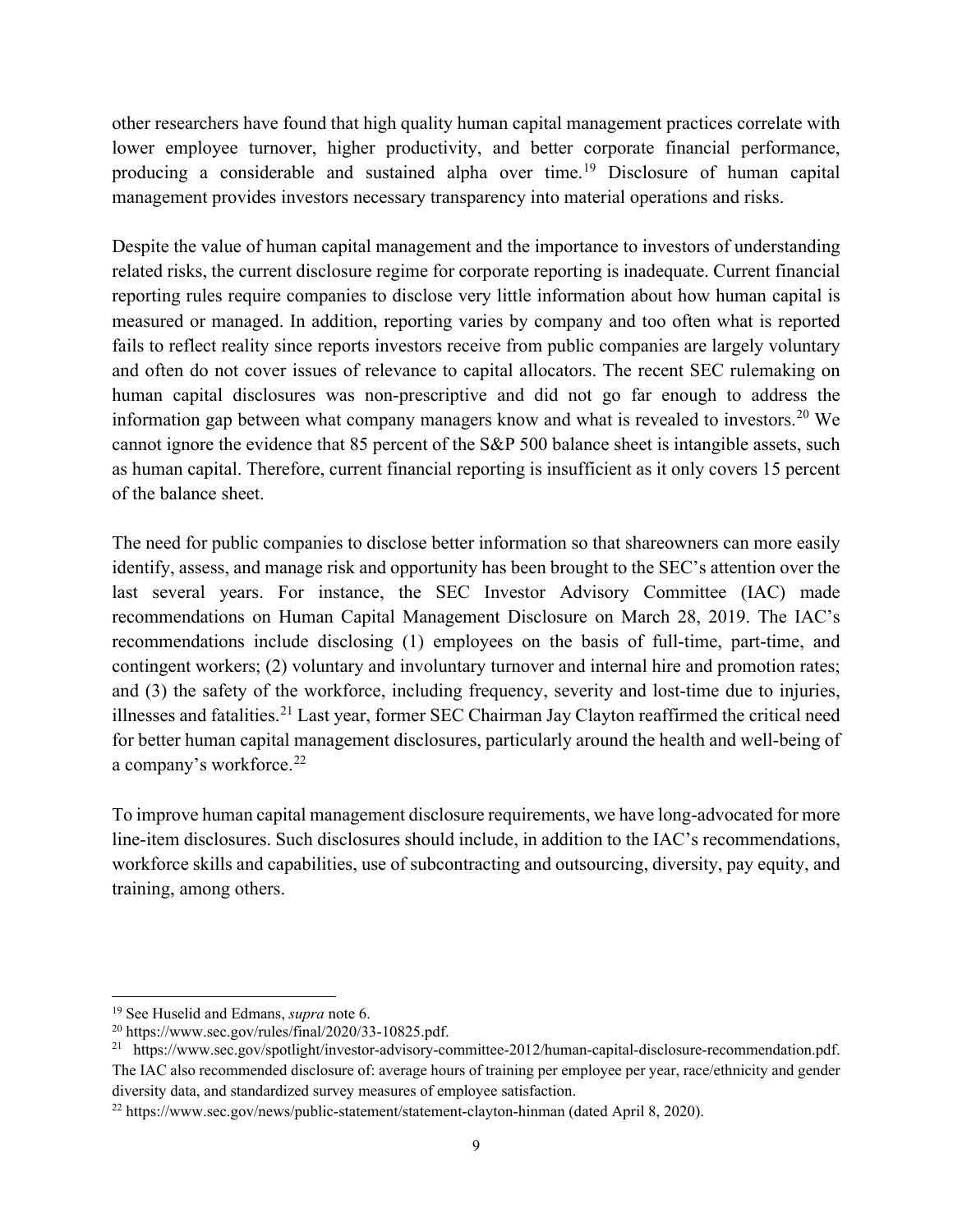CalPERS and other investors have asked Congress and the SEC to expand disclosures for investors in a number of issues relevant to risk and return, including human capital. It is vital that Congress and the SEC act.

## *Board Diversity Disclosures*

Related to human capital management disclosures is the need for more transparency into board diversity. In Section B of our Principles, we emphasize the importance of board quality, including the need for board diversity:

The board [of directors] should facilitate a process that ensures a thorough understanding of the diverse characteristics necessary to effectively oversee management's execution of a long-term business strategy. Board diversity should be thought of in terms of skill sets, gender, age, nationality, race, sexual orientation, gender identity, disability, and historically under-represented groups. Consideration should go beyond the traditional notion of diversity to include a broader range of experience, thoughts, perspectives, and competencies to help enable effective board leadership.

We believe that diversity helps companies improve their performance over the long-term because a multiplicity of backgrounds, experiences, and perspectives helps management address risk and seize opportunities in a more holistic manner. Our view is informed by research into the efficacy of a diverse board. For instance, the Office of the Illinois State Treasurer published a white paper titled "The Investment Case for Board Diversity" which provides an extensive and comprehensive review of academic and practitioner research on the value of gender and racial/ethnic board diversity for investors.<sup>[23](#page-9-0)</sup> The examination finds that "the gender and racial/ethnic composition of corporate boards does indeed have a material and relevant impact on company performance and investors."

Unfortunately, there is a substantial lack of diversity at U.S. companies, especially outside of the S&P 500. Nasdaq has stated that the U.S. currently ranks  $53<sup>rd</sup>$  in board gender diversity, according to the World Economic Forum.<sup>[24](#page-9-1)</sup> Given the lack of disclosures about board diversity, it is hard to get very good data on racial diversity on boards, but third party analysis appears to show that as many as 70 percent of Nasdaq companies' boards are not diverse at all.<sup>[25](#page-9-2)</sup> The SEC

<span id="page-9-0"></span><sup>&</sup>lt;sup>23</sup> THE INVESTMENT CASE FOR BOARD DIVERSITY: A Review of the Academic and Practitioner Research on the Value of Gender and Racial/Ethnic Board Diversity for Investors, Office of the Illinois State Treasurer (October 2020),

https://illinoistreasurergovprod.blob.core.usgovcloudapi.net/twocms/media/doc/il%20treasurer%20white%20paper %20-%20the%20investment%20case%20for%20board%20diversity%20(oct%202020).pdf.

<span id="page-9-1"></span><sup>&</sup>lt;sup>24</sup> Self-regulatory Organizations; The Nasdaq Stock Market LLC; Notice of Filing of Proposed Rule Change to Adopt Listing Rules Related to Board Diversity [Release No. 34-90574; File No. SR-NASDAQ-2020-081].

<span id="page-9-2"></span><sup>25</sup> Andrew Ross Sorkin, Jason Karaian, Michael J. de la Merced, Lauren Hirsch and Ephrat Livni, *Nasdaq Pushes for Diversity in the Boardroom.* https://www.nytimes.com/2020/12/01/business/dealbook/nasdaq-diversity-boards.html.